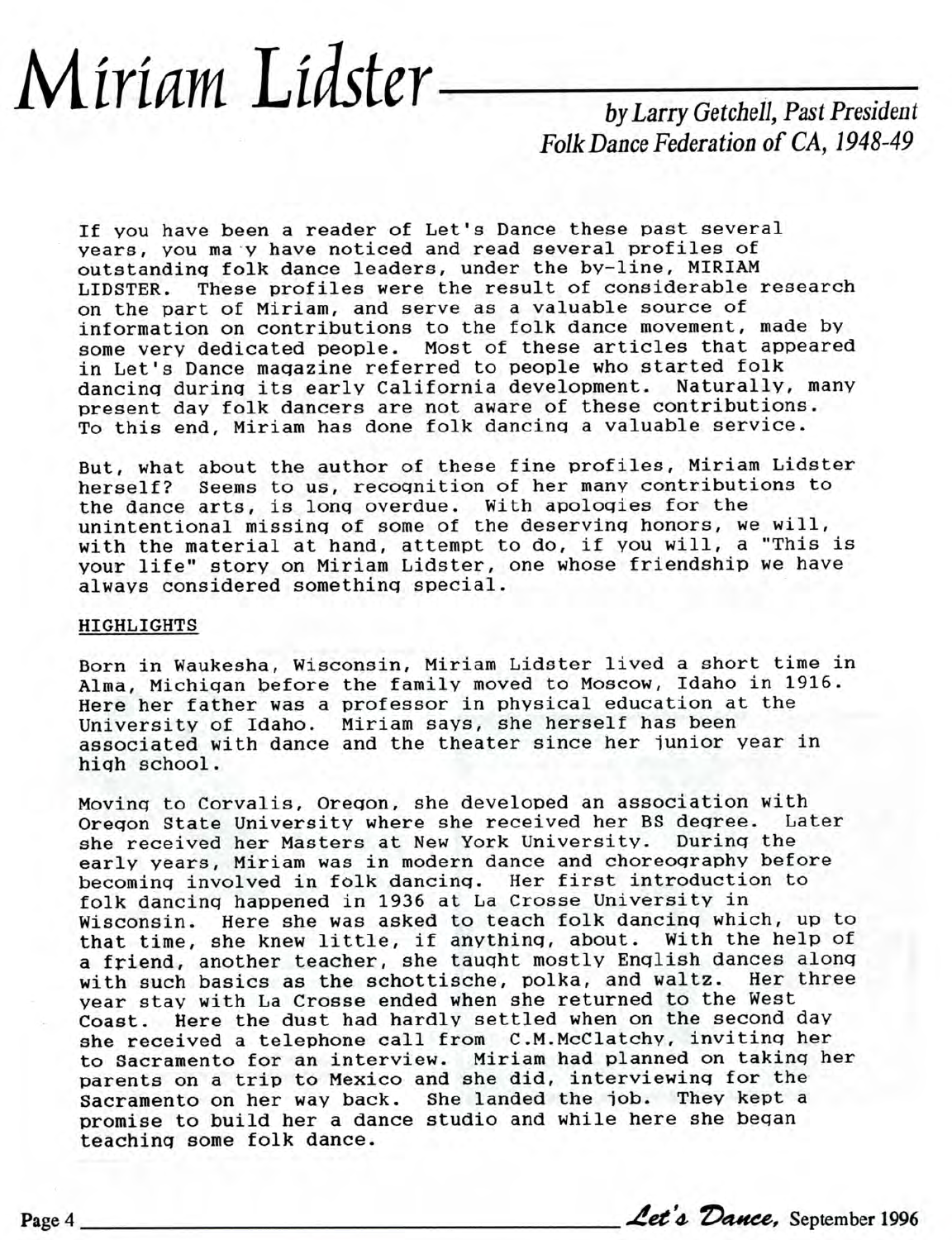While still in Sacramento, Miriam received a telephone call from a Corvalis, Oregon friend, Margaret Mullen, who wanted her to come and be interviewed for a modern dance position at Stanford University. Margaret's brother and Miriam had been classmates in several business administration classes at Oregon State University, and she might have chosen a career as a private secretary, so she admits. However, as later events would prove, dance was the driving force in Miriam's future. In 1942, Modern Dance was "the thing". Together with her friend, Margaret Muller, she had the benefit of training with an Oregon State University teacher who had received her training under Margaret Doubler of the University of Wisconsin. The latter had been the guiding light for many students of dance during the Forties. Accepted at Stanford University as an Associate Professor in 1942, Miriam Lidster taught Elementary Education. Dance and rhythms being a part of Elementary Education, Students from various walks of life participated in her classes, which as time went on included more and more folk dancing. Many Stanford men, associated with athletics, including football players, were required in their education courses to take Elementary Education. According to Miriam, she enjoyed every minute of it and says some of the men became very good folk dancers. One of these men, who was a member of her folk dance and exhibition group, now resides in Leisure World, her present home.

In 1948, Miriam attended the first folk dance camp at the College of the Pacific in Stockton. Here she busied herself writing dance descriptions for dances being taught by teachers who had no prepared descriptions. Having enjoyed a wonderful time, she continued her attendance at the Stockton Camp through 1979, teaching and being part of the staff many of those years. Her rhythms class was very popular and following a tour of Israel, she specialized in Israeli dances. Later and for several years she followed up with English Country Dance.

Despite her busy schedule at Stanford and other activities, Miriam found time to serve as a member of the Folk Dance Federation of California's Research Committee. She continued to serve as a regular member for three years following her retirement from Stanford University and moving to Arizona. According to the present Research Committee Chairperson, Ruth Ruling, Miriam still remained as a consultant to the Research Committee.

Miriam feels that a major contribution to international folk dancing, resulting from her activities at Stockton Camp, was the bringing and sponsoring of outstanding folk dance leaders and teachers to Stanford University. This enabled Stanford students, as well as the public, the opportunity to know and gain knowledge of folk dances from many countries.

In addition to her duties as a teacher of dance at Stanford University, Miriam taught a course in "Methods of Teaching".

This concludes the "thumb nail" sketch of "Miriam Lidster, This Is Your Life." Now let's review this talented person's honors.